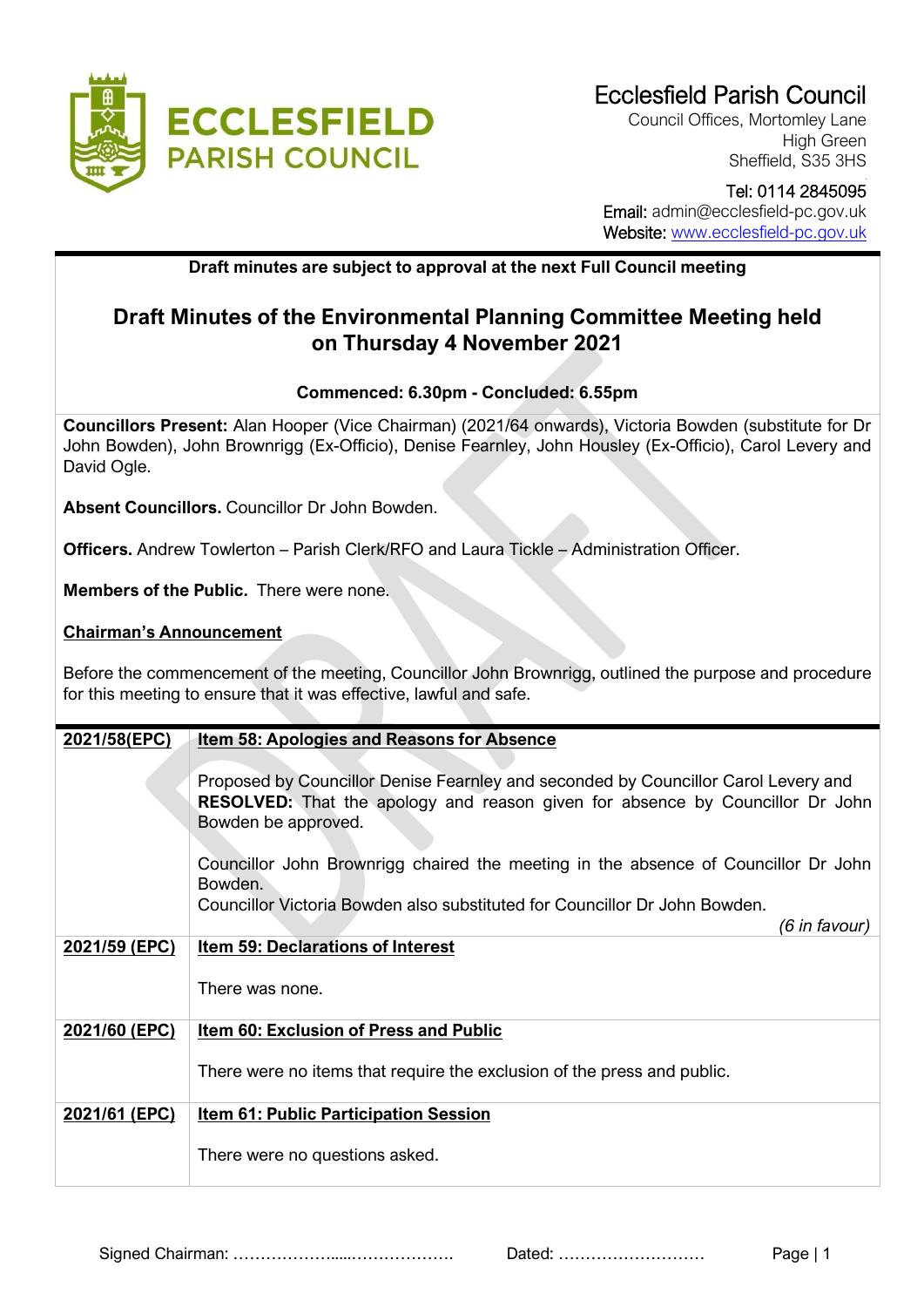| 2021/62 (EPC) | <b>Item 62: Environmental Planning Minutes</b>                                                                                                                                                                     |                              |                                                                                            |                                                                                                                                                                                                                                                         |                                              |  |  |
|---------------|--------------------------------------------------------------------------------------------------------------------------------------------------------------------------------------------------------------------|------------------------------|--------------------------------------------------------------------------------------------|---------------------------------------------------------------------------------------------------------------------------------------------------------------------------------------------------------------------------------------------------------|----------------------------------------------|--|--|
|               | Councillor John Brownrigg introduced the draft minutes of the Environmental Planning<br>meeting from 7 October 2021 and the draft notes from the Environmental Planning meeting<br>from 21 October 2021.           |                              |                                                                                            |                                                                                                                                                                                                                                                         |                                              |  |  |
|               | Proposed by Councillor David Ogle and seconded by Councillor John Housley and<br>RESOLVED: That the minutes and notes of the Environmental Planning meetings of 7<br>October 2021 and 21 October 2021 be endorsed. |                              |                                                                                            |                                                                                                                                                                                                                                                         |                                              |  |  |
| 2021/63 (EPC) | (5 in favour)<br><b>Item 63: Planning Matters</b>                                                                                                                                                                  |                              |                                                                                            |                                                                                                                                                                                                                                                         |                                              |  |  |
|               | 63.1 To note and consider the list of planning applications for comment since the last<br>meeting and any delegated to the Admin Officer in accordance with Council Policy.                                        |                              |                                                                                            |                                                                                                                                                                                                                                                         |                                              |  |  |
|               | 4 were considered.                                                                                                                                                                                                 |                              |                                                                                            |                                                                                                                                                                                                                                                         |                                              |  |  |
|               | <b>Date</b><br><b>Received</b>                                                                                                                                                                                     | <b>Planning</b><br>Reference | <b>Site Location</b>                                                                       | <b>Brief Description of</b><br>Proposal                                                                                                                                                                                                                 | <b>Date</b><br><b>Comments</b><br><b>Due</b> |  |  |
|               | 15.10.21                                                                                                                                                                                                           | 21/04330/FUL                 | Le Petit Café, 1A<br><b>Church Street,</b><br>Ecclesfield,<br>Sheffield,<br><b>S35 9WE</b> | Application under<br>Section 73 to vary<br>conditions numbers 3.<br>(Restriction of hours)<br>and 4. (Cooking<br>Equipment) as<br>imposed by planning<br>permission<br>15/02956/CHU - Use<br>of building for Use<br>Class A3 (Café)<br>(Retrospective). | 04.11.21                                     |  |  |
|               | 20.10.21                                                                                                                                                                                                           | 21/04480/FUL                 | <b>Hill Top Stables,</b><br><b>Holly House</b><br>Lane, Sheffield,<br><b>S35 8PG</b>       | Erection of an<br>agriculture building,<br>formation of a menage<br>area with lighting and<br>fencing and retention<br>of a field shelter (Re-<br>submission of<br>20/02096/FUL).                                                                       | 09.11.21                                     |  |  |
|               | 22.10.21                                                                                                                                                                                                           | 21/04453/FUL                 | 118 Wortley<br>Road, High<br>Green, Sheffield,<br><b>S35 4LU</b>                           | Alterations to roof to<br>form additional<br>habitable space<br>including erection of<br>rear dormer and 2no<br>velux windows to the<br>front and erection of<br>two/single storey rear<br>extension to<br>dwellinghouse.                               | 11.11.21                                     |  |  |
|               | 27.10.21                                                                                                                                                                                                           | 21/04507/FUL                 | 109 Cross Hill<br><b>Sheffield S35</b><br>9YS                                              | Erection of single-<br>storey rear extension<br>to dwellinghouse.                                                                                                                                                                                       | 11.11.21                                     |  |  |

Signed Chairman: ……………….....………………. Dated: ……………………… Page | 2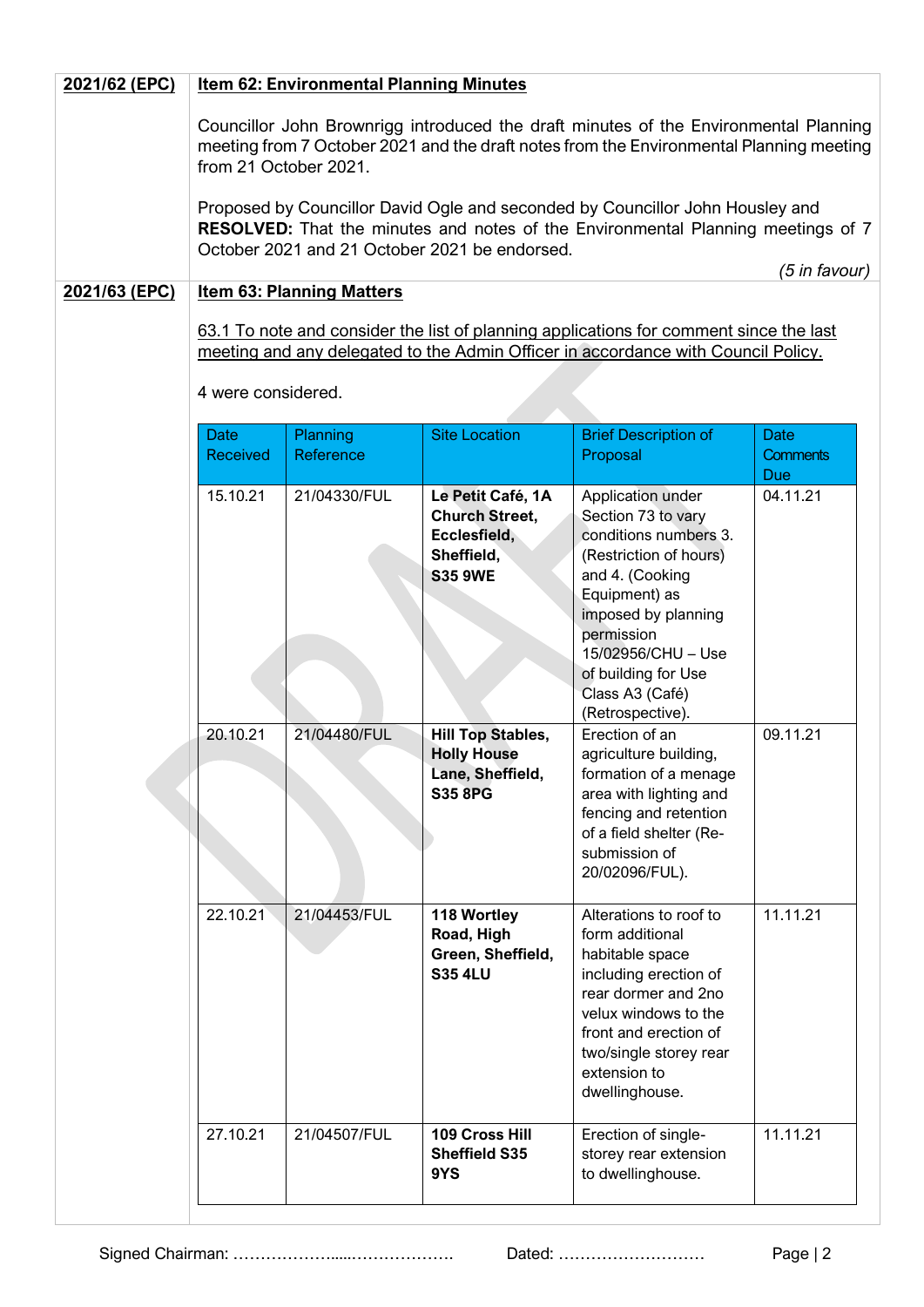|               |                                                                                                                                                                                                 | Proposed by Councillor John Brownrigg and seconded by Councillor Denise Fearnley and<br><b>RESOLVED:</b> That the Council has no objections or comments to make on these planning                                                                                        |                        |  |  |
|---------------|-------------------------------------------------------------------------------------------------------------------------------------------------------------------------------------------------|--------------------------------------------------------------------------------------------------------------------------------------------------------------------------------------------------------------------------------------------------------------------------|------------------------|--|--|
|               | applications.                                                                                                                                                                                   |                                                                                                                                                                                                                                                                          |                        |  |  |
|               |                                                                                                                                                                                                 |                                                                                                                                                                                                                                                                          | $(5$ in favour)        |  |  |
|               | 63.2 To receive notifications of any planning decision notices (listed)<br>The Committee was informed of notifications of planning decision notices for 5 planning<br>applications, as follows: |                                                                                                                                                                                                                                                                          |                        |  |  |
|               | Planning<br>Reference                                                                                                                                                                           | <b>Site/Location Proposal</b>                                                                                                                                                                                                                                            | Outcome                |  |  |
|               | 21/03373/FUL                                                                                                                                                                                    | <b>Sherwin-Williams Diversified Brands</b><br>Limited, Thorncliffe Road, Sheffield,<br><b>S35 2YP</b><br>Siting of 5 additional silos in existing<br>tank farm.                                                                                                          | Granted conditionally. |  |  |
|               | 21/00025/FUL                                                                                                                                                                                    | <b>Units 4 &amp; 5 Excelsior Works, Station</b><br>Road, Ecclesfield, Sheffield, S35 9YR<br>Internal/external alterations to units<br>including provision of first floor.                                                                                                | Granted conditionally. |  |  |
|               | 21/02066/FUL                                                                                                                                                                                    | 26 Cotswold Avenue, Sheffield,<br><b>S35 2ED</b><br>Erection of first floor side extension<br>over attached garage to dwellinghouse.                                                                                                                                     | Granted conditionally. |  |  |
|               | 21/03510/FUL                                                                                                                                                                                    | <b>South Yorkshire Police Authority Car</b><br>Park, Station Road, Ecclesfield,<br>Sheffield, S35 9WL<br>Demolition of link corridor, removal of<br>hedges and provision of 1No window.                                                                                  | Granted conditionally. |  |  |
|               | 21/03488/FUL                                                                                                                                                                                    | 1 Caister Avenue, Sheffield, S35 2ZN<br>Erection of attached garage to side and<br>porch to front of dwellinghouse.                                                                                                                                                      | Granted conditionally. |  |  |
|               | These were noted by the Committee.                                                                                                                                                              |                                                                                                                                                                                                                                                                          |                        |  |  |
| 2021/64 (EPC) | <b>Item 64: Licensing Matters</b>                                                                                                                                                               |                                                                                                                                                                                                                                                                          |                        |  |  |
|               | Licensing application received from Aldi Stores Limited, The Common, Ecclesfield.<br>A concern was raised relating to the opening hours and the sale of alcohol.                                |                                                                                                                                                                                                                                                                          |                        |  |  |
|               |                                                                                                                                                                                                 |                                                                                                                                                                                                                                                                          |                        |  |  |
|               |                                                                                                                                                                                                 | Councillor Alan Hooper informed the Committee that all the Supermarkets are putting in<br>for blanket hours for the sale of alcohol and opening hours.                                                                                                                   |                        |  |  |
|               |                                                                                                                                                                                                 | It was suggested that the Council should write to the Licensing department asking for<br>clarification on the sale of alcohol within the opening and closing hours of the Supermarket.                                                                                   |                        |  |  |
|               |                                                                                                                                                                                                 | Proposed by Councillor John Brownrigg and seconded by Councillor Denise Fearnley, and<br><b>RESOLVED:</b> That the Council should write to the Licensing Department for clarification on<br>the sale of alcohol within the opening and closing hours of the Supermarket. | (6 in favour)          |  |  |